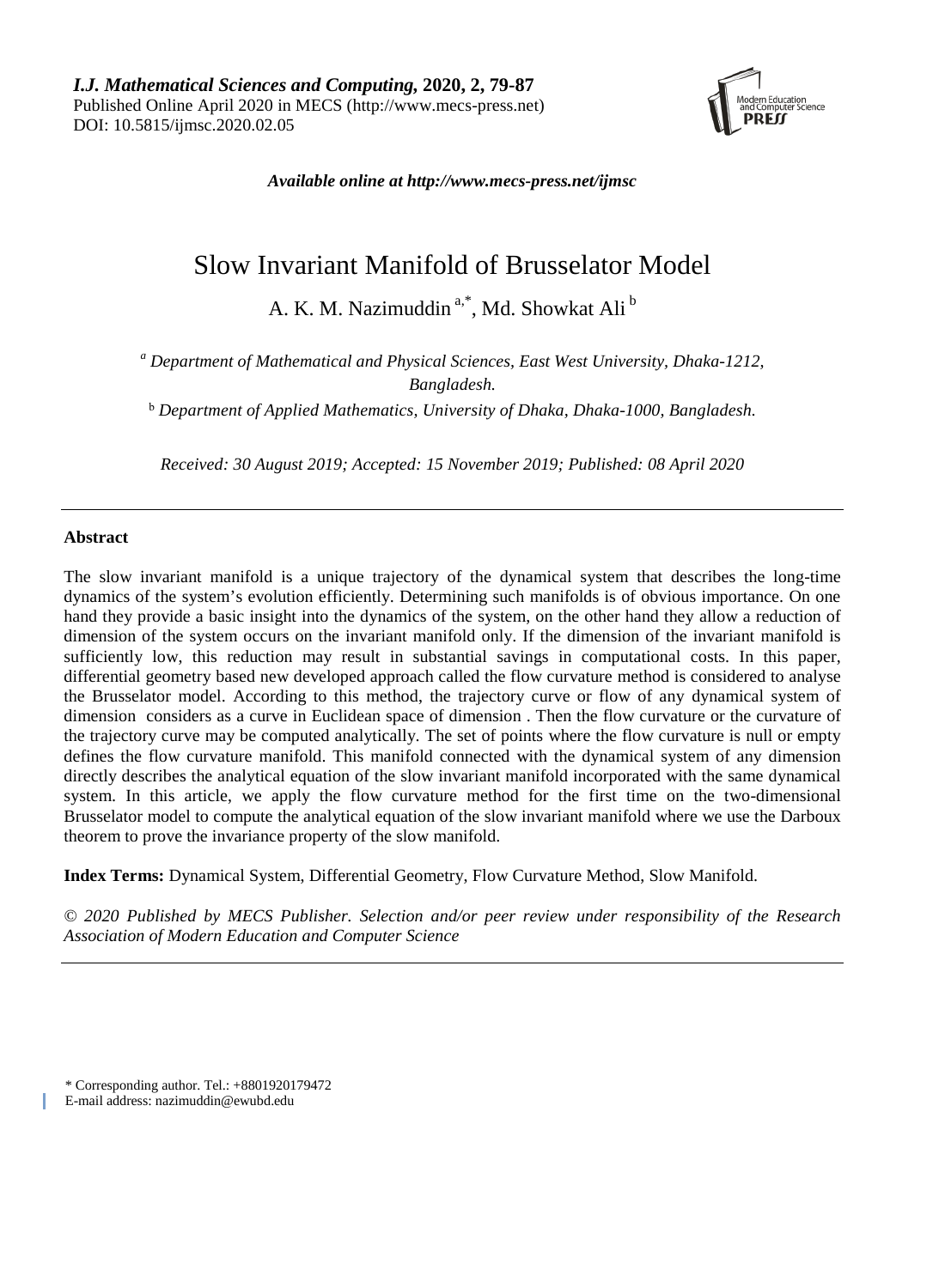## **1. Introduction**

Singularly perturbed systems can have invariant manifolds where the trajectories of the flow move slowly and these slow manifolds are invariant with respect to the flow [1, 2, 3]. Several methods have been developed to find out the analytical slow manifold equations of the singularly perturbed systems. In [4, 5, 6, 7, 8, 9, 10, 11], introduces the geometric singular perturbation technique to establish the existence of the slow manifold equation along with the local invariance of the slow manifold for the singularly perturbed system. In the case of non-singularly perturbed system like that of Brusselator model this technique fails to provide the slow manifold.

The flow curvature method [12, 13, 14, 15, 16] is the new method in recent publications for computing the analytical implicit equation of the slow manifold. This method can be applied to any autonomous or nonautonomous dynamical systems in n dimensions whether it is singularly perturbed or not. Recent applications of the flow curvature method of the singularly perturbed systems are FitzHugh-Nagumo model, Van der pol model, Chua's model, etc and the applications of the flow curvature method of the non-singularly perturbed systems are Lorenz model, Rikitake model, etc. [17] used the flow curvature method to construct the slow invariant manifold of the heartbeat model. In [18], author developed the slow invariant manifold analytical implicit equation of the generalized Lorenz-Krishnamurthy model and conservative generalized Lorenz-Krishnamurthy model. The most important feature of this method is that, the flow curvature manifold directly gives us the analytical equation of the slow manifold. Without using any asymptotic expansions, this method allows us to find the flow curvature manifold and hence slow invariant manifold equation. To the best of our knowledge, this method is the best to find the analytical equation of the slow invariant manifold for any dimensional dynamical system.

We consider an activator-inhibitor Brusselator model which represents an autocatalytic oscillating chemical reaction. In paper [19], authors discussed the asymptotic behaviour of the solutions of the Brusselator model numerically. In paper [20], author studied various types of pattern formation of the Brusselator model arising in chemical reactions with the numerical investigation. In paper [21, 22], authors investigated periodic traveling wave solutions of the Brusselator model using numerical bifurcation analysis. We study the slow invariant manifold of the Brusselator model for the first time and this study advances the field from the previous related work. So, our goal of the present paper is to analyze the local behaviour of the slow-fast dynamical Brusselator model by using the analytical implicit equation of the slow invariant manifold where we use Darboux theory to prove the invariance property of the slow manifold of the Brusselator model. To simulate the Brusselator model, we use MATHEMATICA as a software tool.

The remainder part of this paper is organized as follows. In section 2, we describe the nonlinear slow-fast Brusselator model. We discuss the flow curvature method based on the differential geometry in section 3. We also present the Darboux theorem in this section which represents the invariance condition of the slow manifold of a dynamical system. In section 4, we express the slow manifold analytical equation of the Brusselator model. Some conclusions are given in section 5.

#### **2. Brusselator Model**

The Brusselator system describes the following chemical reactions [23].

$$
A \to U, B + U \to V + D,
$$
  

$$
2D + V \to 3U, U \to E
$$

 Since it is important to consider at least a cubic nonlinearity in the rate equations, so the non-dimensional form of the Brusselator model (temporal only) is as follows: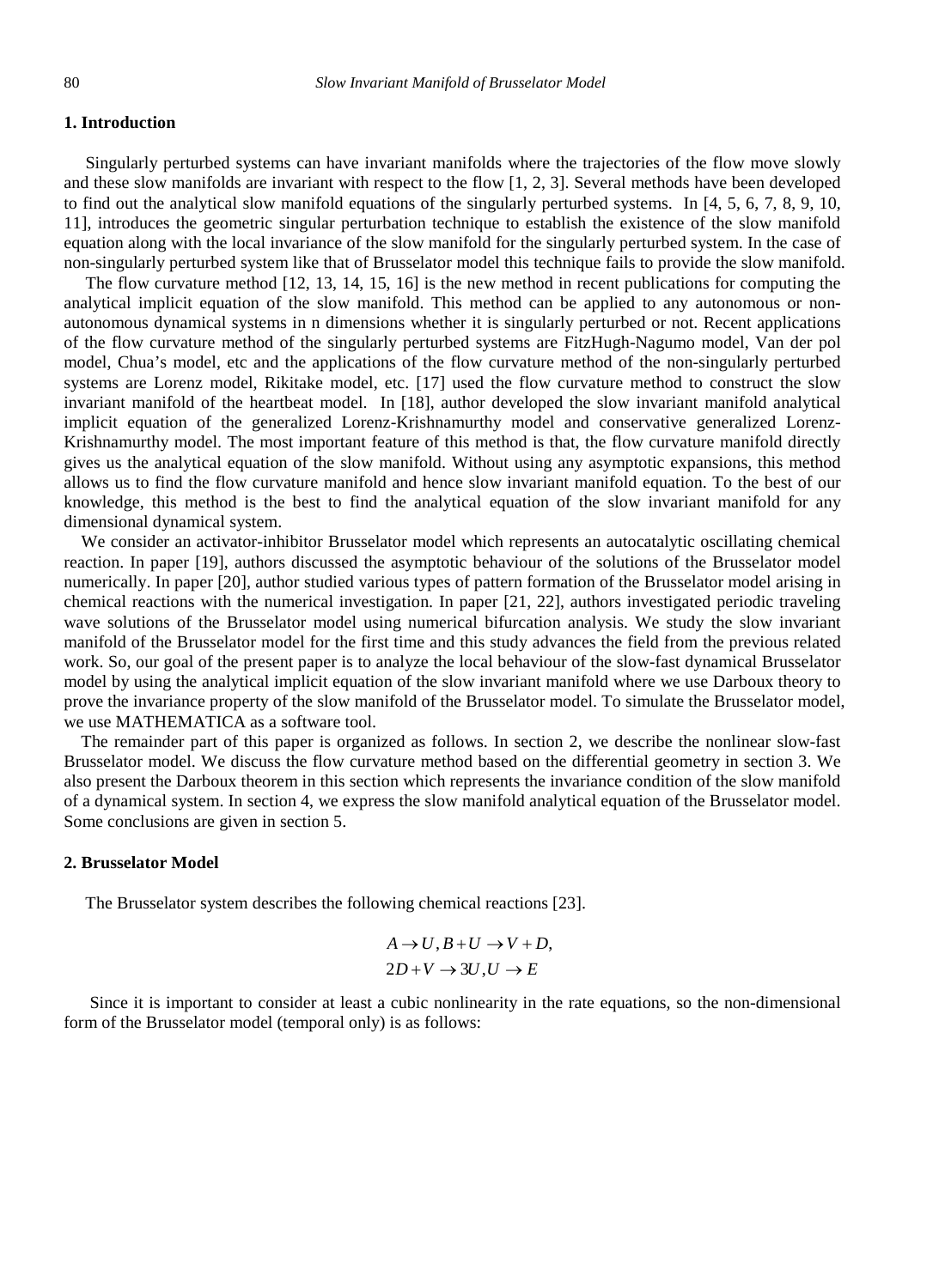$$
\frac{dx}{dt} = a - (b+1)x + x^2 y,
$$
  
\n
$$
\frac{dy}{dt} = bx - x^2 y,
$$
\n(1)

where *u* and *v* are the dimensionless concentration called activator and inhibitor and *a* and *b* are the kinetic parameters. The equilibrium point for the system (1) is  $(a, b/a)$ .

#### **3. Flow Curvature Method**

In this part, we briefly discuss the flow curvature method in terms of differential geometry. This method uses the properties of curvatures of trajectory curve or flow of the dynamical system. Using this method, one can define the flow curvature manifold corresponding to the dynamical system. Any *n* -dimensional dynamical system can have the  $(n-1)$  dimensional flow curvature manifold that means flow curvature manifold contains the information about the flow with highest curvature.

#### *2.1 Analytical Implicit Equation of the Slow Manifold of the Dynamical System*

Invariant manifold implies a very significant role to explain the stability as well as dynamical behavior of a system, especially for a slow-fast dynamical system. Although geometric perturbation technique is well known to find the analytical equation of slow manifold, the main difference between geometric perturbation technique and the flow curvature method is that it neither uses asymptotic expansions nor eigenvectors. Another difference is that this method can be used for any dynamical system which may or may not singularly perturbed.

**Proposition 3.1** The set of points where the curvature of the flow of the model (1) vanishes represented by the following flow curvature manifold equation of the dynamical system.

$$
\psi(\vec{X}) = \det\left(\vec{\overline{X}}, \vec{\overline{X}}\right) = 0
$$

**Proof** See [13,14]

Note that for any n-dimensional dynamical system, maximum  $(n-1)$ <sup>th</sup> flow curvature is possible.

**Proposition 3.2** The flow curvature manifold of the dynamical system (1) directly provides its implicit analytical equation of the slow manifold.

**Proof** See [13,14]

## *2.2 Darboux Invariance Theorem*

According to [24, 25], the concept of the invariant manifold is first introduced by G. Darboux (1878, p. 71). We consider the trajectories of the dynamical system (1) is represented by a motion of a point in a two dimensional space and the coordinates of the point is  $\overline{X} = (x, y)$  and the velocity vector of this point is  $\vec{V} = (\dot{x}, \dot{v})$ .

**Proposition 3.3** Consider  $\psi(\vec{X}) = \det(\vec{X}, \vec{X}) = 0$  is a slow manifold of the dynamical system (1) where  $\psi$  is a first time continuously differentiable function, then this manifold is invariant with respect to the flow of  $(1)$  if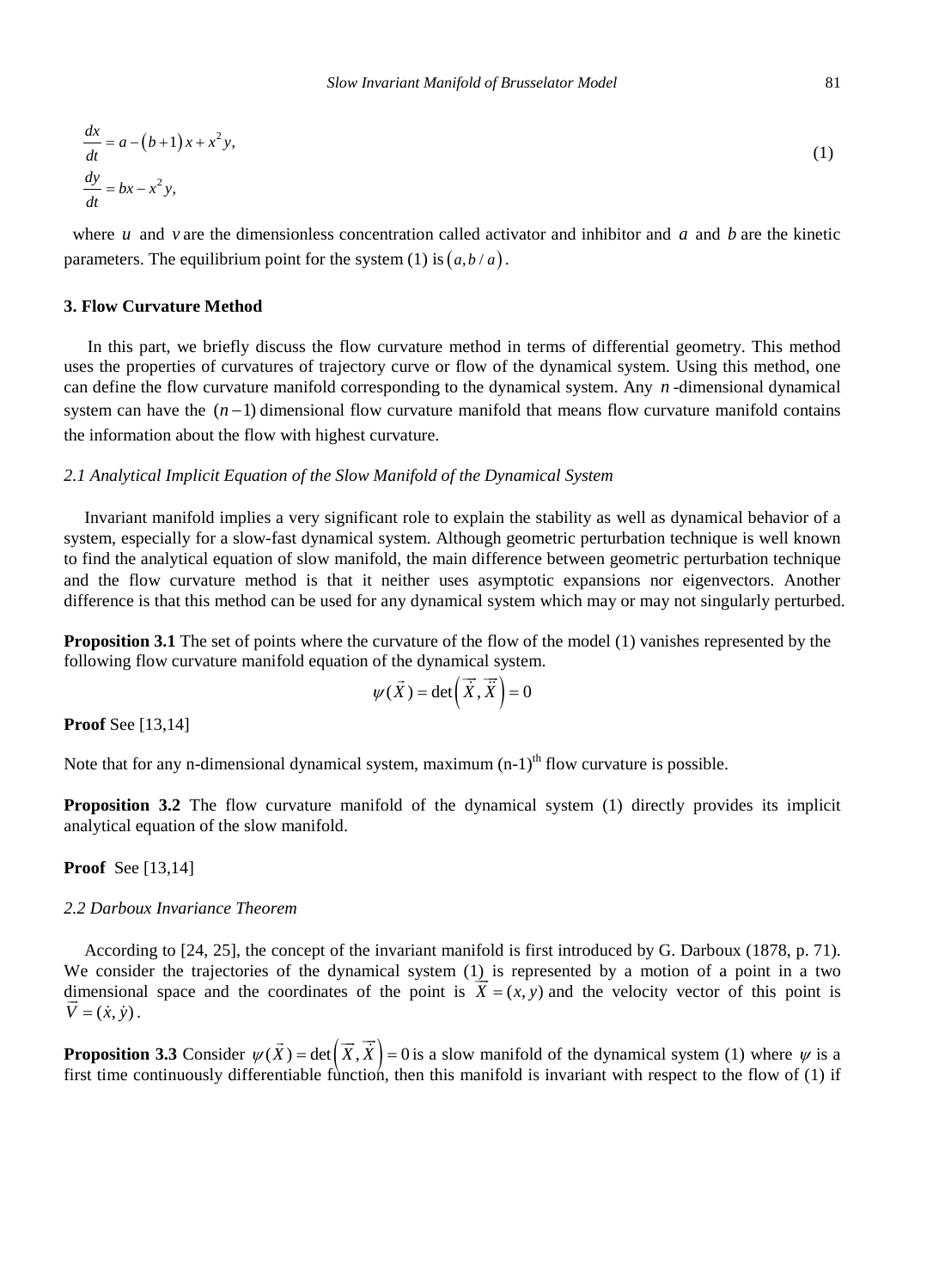there exist a first time continuously differentiable function called cofactor  $C(\overrightarrow{X})$  which satisfies the following equation:

$$
L_{\vec{v}}\psi(\vec{X})=C(\vec{X})\psi(\vec{X}),
$$

with the Lie derivative defined as the following:

$$
L_{\vec{V}}\psi(\vec{X}) = \vec{V} \cdot \vec{\nabla}\psi = d\psi/dt
$$

**Proof** See [13,14]

#### **4. The Slow Invariant Manifold of the Brusselator model**

According to the flow curvature method, the trajectory curves of any dynamical system which may or may not singularly perturbed considered the curves in the Euclidean space. We consider the system model (1) as the slow-fast dynamical system.

We use the parameter values of (1) as mentioned in Table 1 and for the numerical simulation, we consider the range of the state variables connected with the dynamical system (1) as the following

$$
[x_{\min}, x_{\max}] = [-1, 10];
$$
  

$$
[y_{\min}, y_{\max}] = [0, 20];
$$

Table 1. Typical parameter values of (1) for the numerical computations.

| Parameters |     |     |
|------------|-----|-----|
| Values     | 3.0 | 4.0 |

By putting right hand side parts of the dynamical system (1), that is,

$$
a - (b+1)x + x2y = 0,
$$
  
\n
$$
bx - x2y = 0,
$$
\n(2)

we obtain two following graphs for the two null-clines of the system (1). Thus, we get the following fixed point by solving the system (2)

$$
x_1 = 3; y_1 = \frac{14}{3}.
$$

We use explicit Runge-Kutta method [26] to solve the model (1) numerically where we use  $(x_0, y_0) = (1,1)$  as an initial point. Fig.2 shows the phase diagram represented by (1) where *t* ranges from 80 to 100. Also, the purple point in the fig.2 indicate the fixed point of the model (1).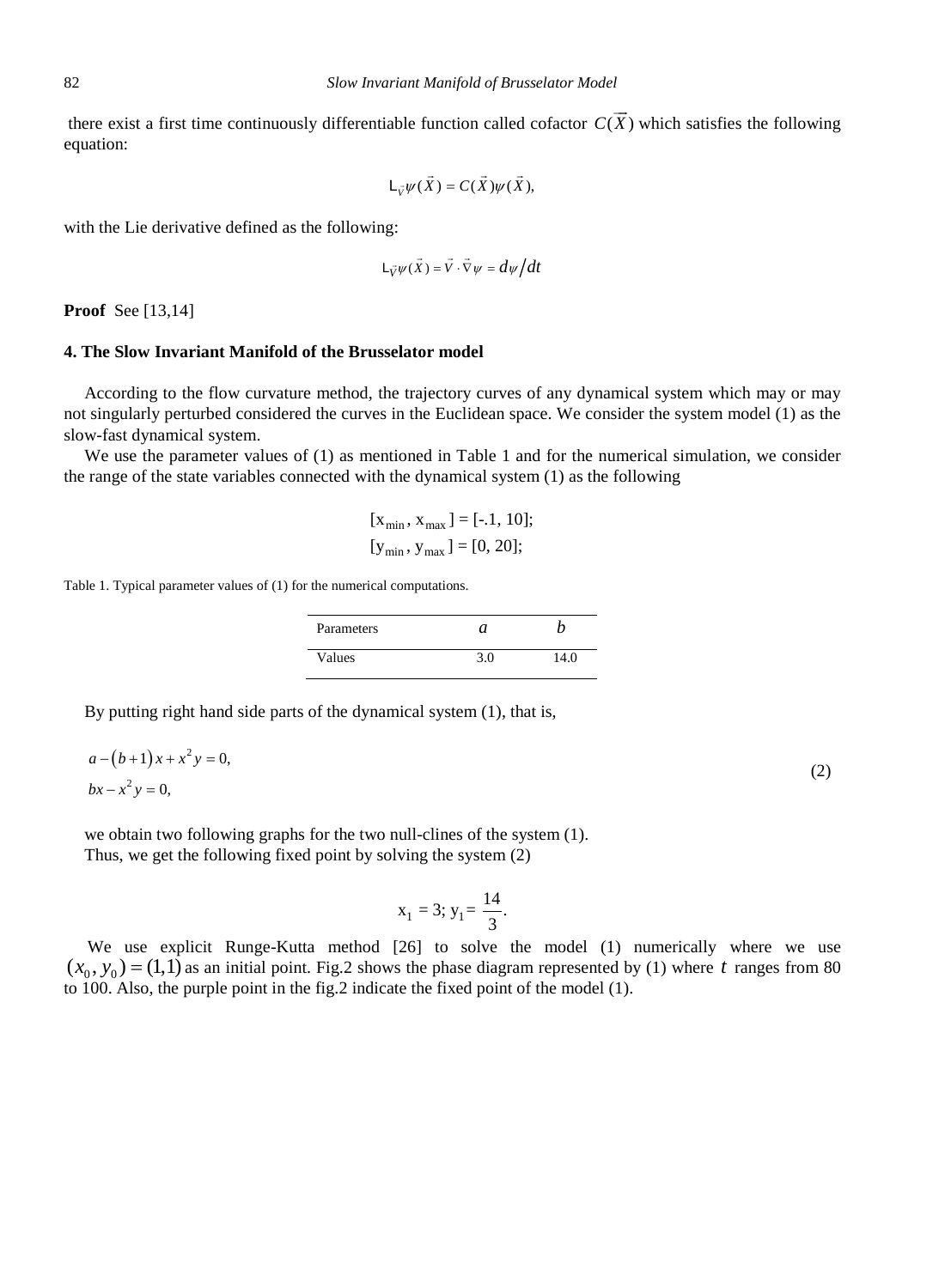

Fig.1. Nullclines of the model (1). (a) first equation of the system (2), (b) second equation of the system (2).



Fig.2. Phase plot analysis for the model (1) along with the two nullclines and single fixed point obtained from the same model.

Now, in order to calculate the flow curvature manifold of the model (1) using the flow curvature method, we need the velocity and acceleration because of our 2-dimensional dynamical model. The velocity vector field of the model (1) can be represented by the following way.

$$
\vec{v} = \left\{3 - 15x + x^2y, 14x - x^2y\right\}
$$

The Jacobian matrix corresponding to the model (1) may be written as

$$
J = \begin{pmatrix} 15 + 2xy & x^2 \\ 14 - 2xy & -x^2 \end{pmatrix}
$$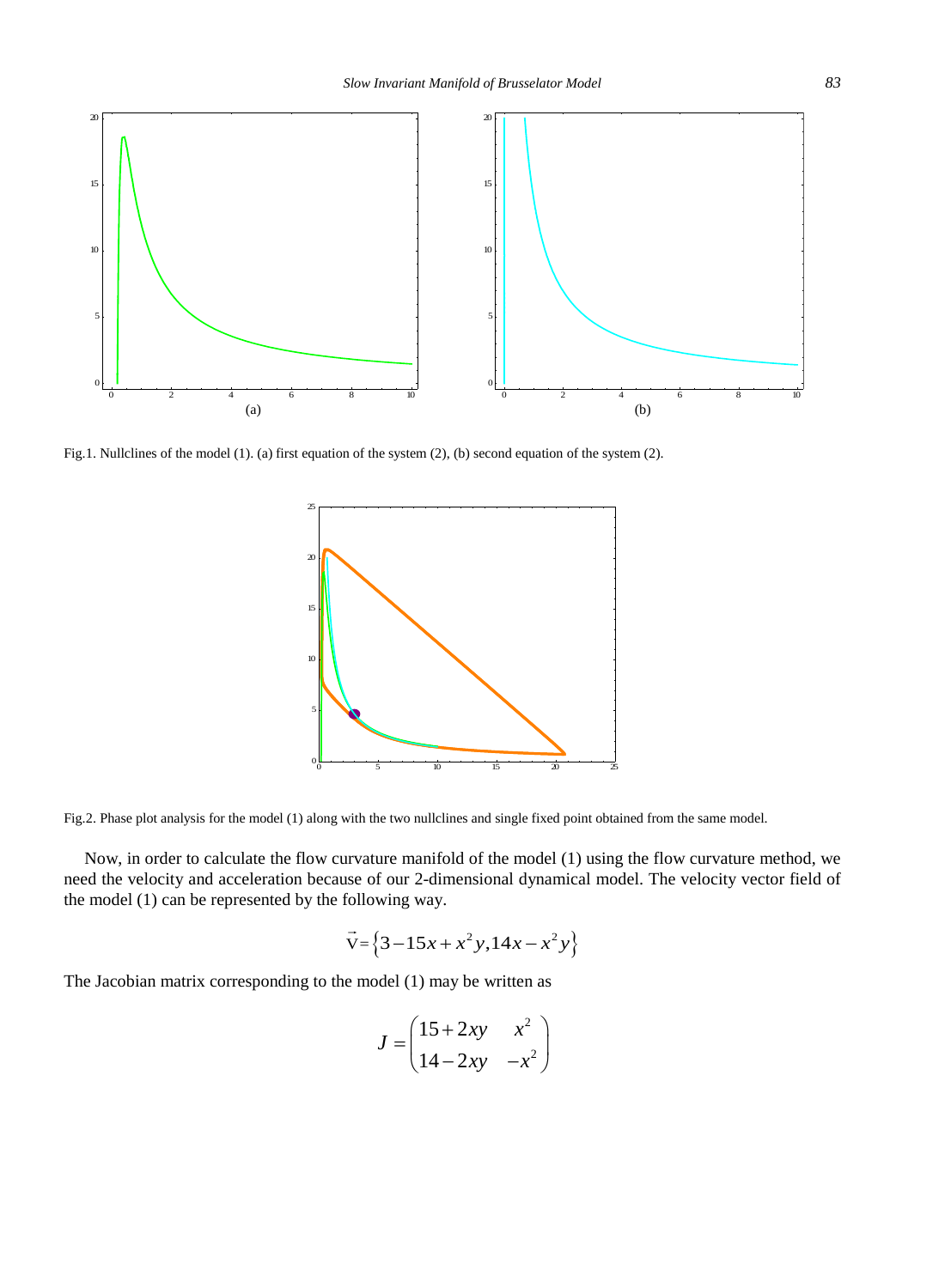Now we get the acceleration vector by using the formula  $A = JV$  $\overline{\phantom{a}}$ and hence, we obtain

$$
\vec{A} = \left\{ x^2 (14x - x^2y) + (-15 + 2xy)(3 - 15x + x^2y), -x^2 (14x - x^2y) + (14 - 2xy)(3 - 15x + x^2y) \right\}
$$

So, the analytical implicit equation of the slow manifold of the model (1) can be written as

$$
\psi(x, y, z) = 126 - 630x - 42x^3 + 14x^4 - 18xy + 135x^2y - 15x^3y + 3x^4y - x^5y - 6x^3y^2 + x^4y^2 = 0
$$
\n(3)

In Fig.3(a) shows the graphical representation of the analytical implicit equation of the slow manifold represented by the equation (3) and Fig.3(b) represents the slow manifold as well as phase space diagram in the same graph.



Fig.3. (a) Graphical representation of the slow manifold analytical equation of the model (1) using flow curvature method, (b) Graphical representation of the slow manifold analytical equation along with the phase diagram represented by (1).

The Lie derivative of the slow manifold function is then evaluated as the following by using the Darboux invariance theory to establish the flow curvature invariance of the equation (3). We first find the normal vector of the flow curvature manifold and we get

$$
\vec{\nabla}\psi = \begin{cases}\n-630 - 126x^2 + 56x^3 - 18y + 270xy - 45x^2y + 12x^3y - 5x^4y - 18x^2y^2 + 4x^3y^2, \\
-18x + 135x^2 - 15x^3 + 3x^4 - x^5 - 12x^3y + 2x^4y\n\end{cases}
$$

Now according to proposition 3.3, we compute Lie derivative of the slow manifold as follows

$$
L_{\overline{y}}\psi = -1890 + 9450x - 630x^2 + 3948x^3 - 1050x^4 + 42x^5 - 14x^6 - 54y + 1080xy - 4815x^2y + 729x^3y - 624x^4y + 174x^5y - 3x^6y + x^7y - 72x^2y^2 + 552x^3y^2 - 105x^4y^2 + 24x^5y^2 - 7x^6y^2 - 18x^4y^3 + 4x^5y^3
$$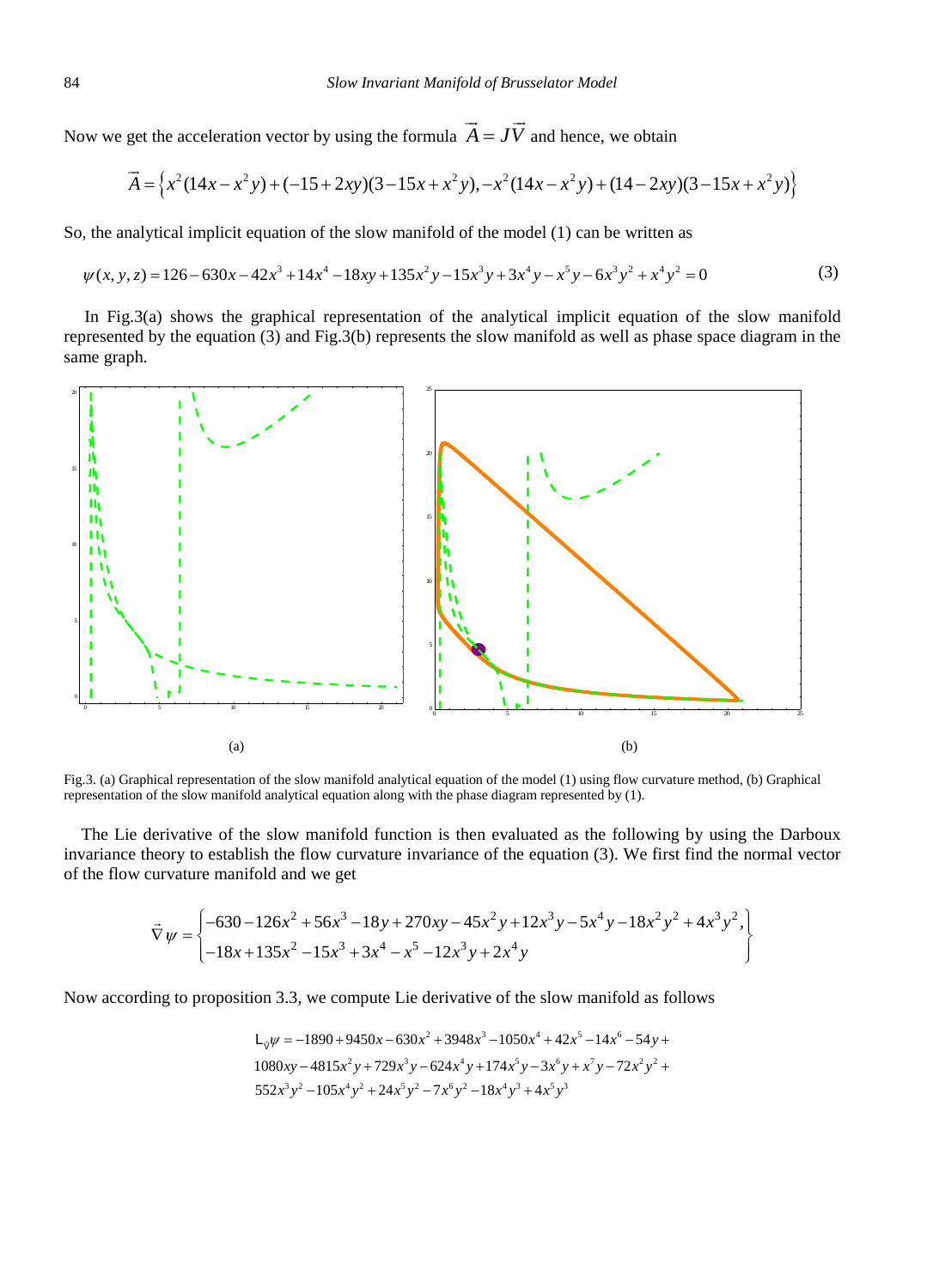

Fig.4. (a) Graphical representation of the invariance equation of the slow manifold analytical equation of the model (1) according to the Darboux theorem (b) Graphical representation of the invariance equation of the slow manifold analytical equation along with the phase diagram represented by  $(1)$ .

# **5. Conclusion**

Brusselator model exhibits a slow-fast structure where a solution from some arbitrary initial condition rapidly relaxes toward some attracting invariant manifold where the dynamics progresses slowly. In this article, we applied a method called flow curvature method to the Brusselator model which reflects the applications of differential geometry in the dynamical system. Slow invariant manifolds of the Brusselator model are calculated to obtain a model reduction. Since this manifold comprises the time derivatives of the velocity vector field and hence it receives knowledge about the dynamics of the corresponding system. We used flow curvature method to determine the analytical equation of the slow invariant manifold of the model. We performed a numerical simulation of the Brusselator model by using explicit Runge-Kutta method. We also used Darboux invariance theorem to show the invariance of the slow manifold.

## **Acknowledgements**

The author wishes to thank Dr. Md. Showkat Ali for his guidance and supervision during the research period.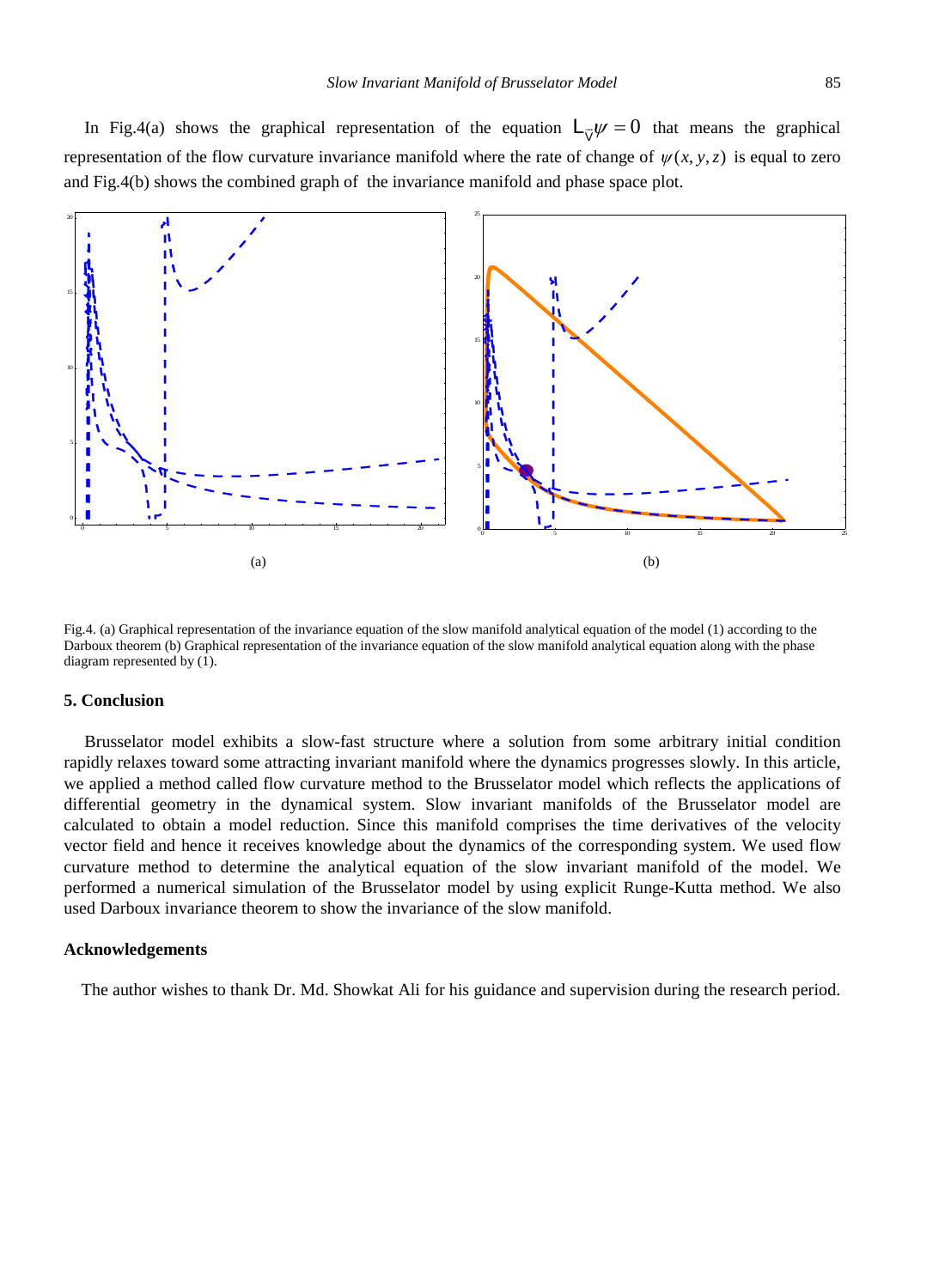## **References**

- [1] Andronov, A.A., Chaikin, S.E (1937). Plane Theory of Oscillators, I, Moscow.
- [2] Tikhonov, A.N. (1948). On the dependence of solutions of differential equations on a small parameter, Mat. Sbornik N. S., 31:575–586.
- [3] Levinson, N., (1949). A second-order differential equation with singular solutions, Ann. Math, 50:127– 153.
- [4] Fenichel, N. (1971). Persistence and smoothness of invariant manifolds for flows, Indiana Univ. Math. J, 21:193–225.
- [5] Fenichel, N. (1974). Asymptotic stability with rate conditions, Indiana Univ. Math. J, 23:1109–1137.
- [6] Fenichel, N. (1977). Asymptotic stability with rate conditions II, Indiana Univ. Math. J, 26:81–93.
- [7] Fenichel, N. (1979). Geometric singular perturbation theory for ordinary differential equations, J. Differ. Equ., 31: 53–98.
- [8] Wasow, W.R. (1965). Asymptotic Expansions for Ordinary Differential Equations, Wiley-Interscience, New York.
- [9] Cole, J.D. (1968). Perturbation Methods in Applied Mathematics, Blaisdell, Waltham.
- [10] O'Malley, R.E. (1974). Introduction to Singular Perturbations, Academic Press, New York.
- [11] O'Malley, R.E. (1991). Singular Perturbations Methods for Ordinary Differential Equations, Springer, New York.
- [12] Ginoux, J.M. and Rossetto, B. (2006). Differential geometry and mechanics applications to chaotic dynamical systems, Int. J. Bifurc. Chaos, 4(16): 887–910.
- [13] Ginoux, J.M., Rossetto, B. and Chua, L.O. (2008). Slow invariant manifolds as curvature of the flow of dynamical systems, Int. J. Bifurc. Chaos, 11(18): 3409–3430.
- [14] Ginoux, J.M. (2009). Differential geometry applied to dynamical systems, In: World Scientific Series on Nonlinear Science, Series A, 66, World Scientific, Singapore.
- [15] Ginoux, J.M.and Llibre, J. (2011). The flow curvature method applied to canard explosion, J. Phys. A Math. Theor., 44: 465203.
- [16] Ginoux, J.M., Llibre, J. and Chua, L.O. (2013). Canards from Chua's circuit, Int. J. Bifurc. Chaos, 23(4): 1330010.
- [17] Ginoux, J. M., & Rossetto, B. (2014). Slow invariant manifold of heartbeat model, arXiv preprint arXiv:1408.4988.
- [18] Ginoux, J. M. (2014). The slow invariant manifold of the Lorenz–Krishnamurthy model, Qualitative theory of dynamical systems, 13(1): 19–37.
- [19] Anguelov, R. & Stoltz, S. M. (2017). Stationary and oscillatory patterns in a coupled Brusselator model, Mathematics and Computers in Simulation, 133(C): 39-46.
- [20] Alqahtani, AM. (2018). Numerical simulation to study the pattern formation of reaction–diffusion Brusselator model arising in triple collision and enzymatic, Journal of Mathematical Chemistry, 56(6):1543-1566.
- [21] Nazimuddin, A. K. M. and Ali, M. S. (2019). Periodic Pattern Formation Analysis Numerically in a Chemical Reaction-Diffusion System, International Journal of Mathematical Sciences and Computing (IJMSC), 5(3):17-26.
- [22] Nazimuddin, A. K. M. and Ali, M. S. (2019). Pattern Formation in the Brusselator Model Using Numerical Bifurcation Analysis, Punjab University Journal of Mathematics, 51(11):31-39.
- [23] Prigogine, I. and Lefever, R. (1968). Symmetry breaking instabilities in dissipative systems, The Journal of Chemical Physics, 48(4), 1695–1700.
- [24] Schlomiuk D. (1999). Elementary first integrals of differential equations and invariant algebraic curves , Expositiones Mathematicae, 11: 433–454.